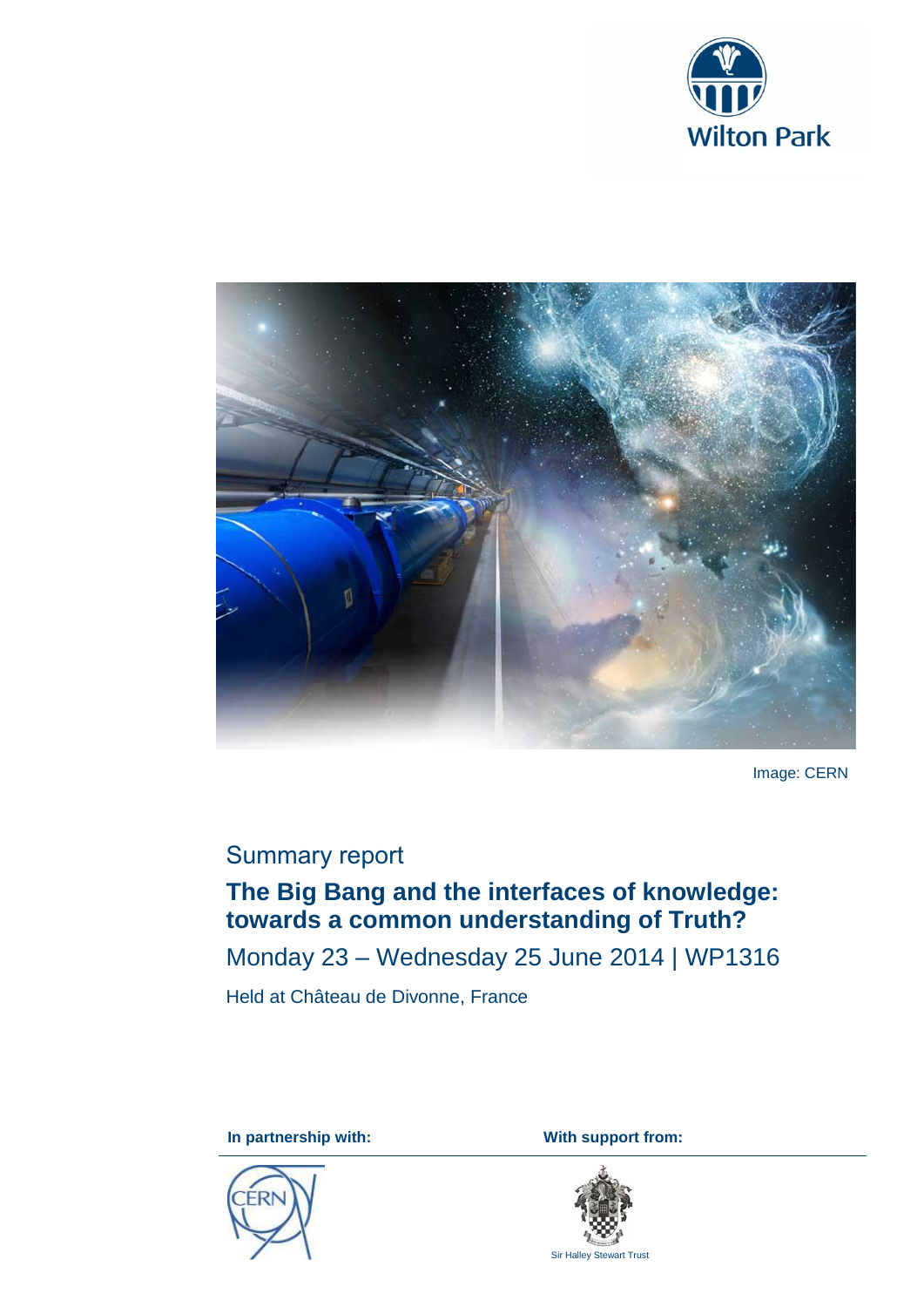

# Summary report

# **The Big Bang and the interfaces of knowledge: towards a common understanding of Truth?**

# Monday 23 – Wednesday 25 June 2014 | WP1316

In 2012, CERN and Wilton Park held a pioneering conference on The Big Bang and the Interface of Knowledge; towards a common language?" which attracted international attention. The conference noted that, although it is possible to access a measure of common language, the discussion has shown that words like truth, proof and faith have divergent meanings. It concluded that the interfaces of language are complex and subtle. Theologians, philosophers and scientists need to work hard at understanding what other disciplines are saying in their own terms. One of the key themes which emerged was the nature and understanding of truth, and this second conference, in 2014, was focused on broadening that dialogue between scientists, philosophers and theologians.

The report is an aide memoire for the participants and provides external readers with an idea of the flow of discussion and the issues that were raised. It also attempts to adopt a common language so as to widen access to the discussions beyond specialists and academics. As with all Wilton Park reports, it does not provide direct quotations nor does it identify participating individuals. There is no conclusion, shared communiqué or statement – the strength of this discussion was opening up the dialogue within, between, and beyond these communities. There is one main conclusion: the parameters of the quest of the common understanding of truth are to be further defined. Undoubtedly, this report will provoke disagreement, debate, and dialogue – this is to be welcomed!

## **Key actions**

- As part of its public diplomacy and academic endeavour CERN sought high level critical engagement with disciplines outside the parameters of normal scientific dialogue;
- To pursue the dialogue on common language and make critical linkages between scientific discovery and a range of philosophical frameworks and religious narratives;
- To wrestle with questions concerning the nature of "truth", in order to begin to build common understanding;
- To continue to encourage learning and exchange across the disciplines, embracing diversity of approach in an open, honest and respectful manner;
- To keep the dialogue open in order to continue discussions and focus more on specific aspects of the relationship between science and religion;
- To widen the group involved in this dialogue and broaden the perspectives offered

"Higgs Boson was a historical discovery of the deep relationship between religion and science."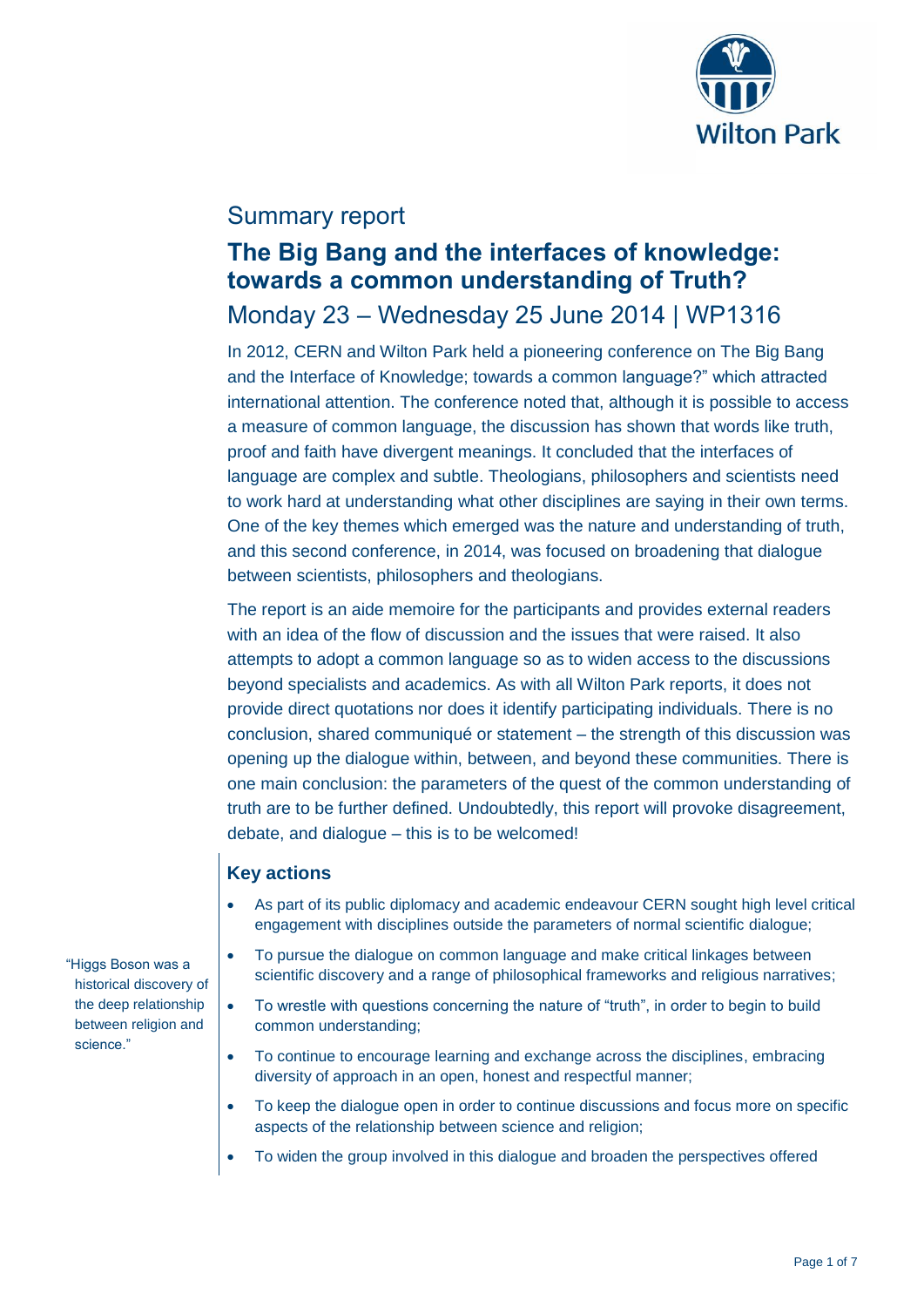## **Can philosophy, science, and religion speak a common language?**

- 1. This was a conference about questions. We may seek a common ground for conversation but is it necessary? Science has very particular claims to legitimacy, truth and knowledge but should religion be expected to do the same? Is there a limit of communication?
- 2. Everyday practical belief in our surroundings and contemporary scientific method are two models of relating to the world that exist side-by-side. For the vast majority of people, what they have for breakfast is more real, is truer than evolution. Additionally, faith and science are not the only models that shape people's lives; Politics, law, sport and the arts all shape the human experience and for many people they have more immediate relevance.
- 3. Religion offers truth in relationship to God: It provides an existential goal, and a moral code for life. Science seeks truth through evidence; it has an epistemic goal based on a shared understanding of nature and of knowledge.
- 4. Truth is rich; it is not just to be tested or believed but lived and embodied as well. For example, trust in a person is a living truth. Truth for a religion is expressed through behaviour and attitude as well as knowledge and understanding. At the same time for a scientist the honesty of the fellow scientist is profoundly important.
- 5. Philosophy with its questions about knowledge can be a space where the disciplines of science and religion can interact on an even footing. A space where ontology (the study of the nature of being and reality) can be engaged with critically and creatively. But the results will be philosophical and probably without direct application to life.

#### **Understanding of truth**

- 6. If truth is the goal of both science and religion, then our understanding of truth will be limited by the information or data gathered and constrained by the tools we have to examine the universe and the nature of being.
- 7. Ancient philosophy mainly (as apparently there are also other ancient philosophies) Greek and Indian – was charged with understanding the nature and purpose of the universe; to understand how the cosmos was created as well as its moral nature. Truth, consciousness, and creation were all perceived to be eternal.
- 8. Truth is often synonymous with power. Science creates knowledge which gives rise to power. Francis Bacon said "ipsa scientia potestas est" (knowledge itself is power).
- 9. Truth and reality may not be the same thing. Truth is shaped by the data we obtain, the perspective we have, and tools available for enquiry. Truth may be a universal concept. The reality could be "external" and "internal". The external realities are physics, mathematics, and exact science. The internal reality is getting to the spiritual.
- 10. From a faith perspective truth can come from revelation as well as from empirical experiment and observation. Indeed, an unintended observation can provide surprising insight or revelation, as with Newton's observation of the apple falling in a Lincolnshire orchard.

#### **The universal definition of science and the subjective nature of religion?**

- 11. Science is presented as being a single universal concept while religion is not? Is religion simply a personal preference for truth and a personal language to describe that preference whereas science provides an absolute truth? Or is this over simplistic stereotyping?
- 12. The most incomprehensible fact about the universe is that it has the potential to be comprehensible. Both science and religion hold that to be true. Science reveals the universe one step at a time as each new tool for its exploration becomes available. Science attempts to integrate separate theories into a single universal truth. On the other hand, it might seem that religion provides multiple ways of understanding the cosmos – some of which can be reconciled and some of which cannot.

**"**The discovery of the deep connection between religion and science is not, however, a 21<sup>st</sup> century phenomenon but is historical."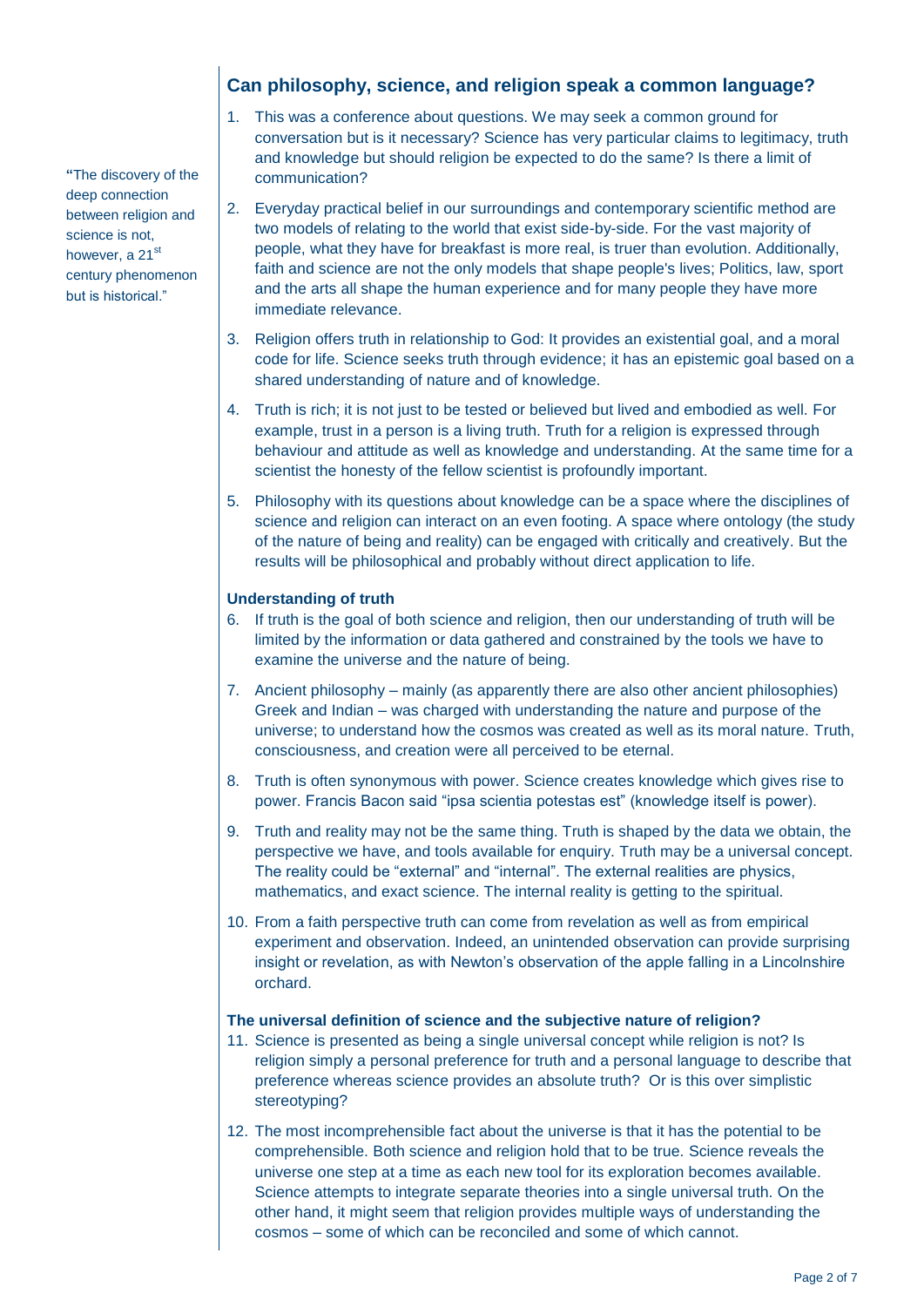## **Can philosophical or secular ethical approaches strengthen the common ground for dialogue?**

- 13. Rabindranath Tagore claimed that the world we perceive does not exist apart from us; it is a world that depends upon our consciousness, while Albert Einstein said truth was independent of human beings. Moreover, the Indian Vedanta proposes that there is a unified reality that is absolute but not independent Truth does not belong to science but appears through science.
- 14. The theory of dark matter offers a characteristic example. It describes how it populates the unobservable parts of the universe, and its presence determines the behaviour and the nature of the existence of the observable parts. Science is therefore a product of the seen and unseen.
- 15. Science has produced a series of hypotheses on the understanding of reality, from Galileo to Descartes to Newton. Upanishad claimed that individual consciousness was intrinsic to the concept of universal consciousness; that there is a macrocosm of the universe and what we humans experience is a microcosm in which the macrocosm is reflected.
- 16. Kuhn emphasised the role of community and the breakdown of shared belief in the progress of science, and Fleck argued that every concept and theory was culturally conditioned.
- 17. Science adds to knowledge through complex chains of inference indeed the Higgs field was discovered through the smoking gun of a smoking gun. This chain of inferences requires trust between individual researchers, and the development of robust mechanisms for verifying observation and experiment. Scientific inferences can at times have a religious feel to them.
- 18. Science strives to be neutral and democratic, unaffected by the biases of the truth seeker. But the pursuit of science can be undemocratic and biased and shaped by the shared experiences and values of community, society, history and faith.
- 19. Scientific 'truths' are theories. The constant efforts to prove or disprove them are embedded in communal, historical and sociological circumstances as well as epistemological (theory of knowledge) paradigms.
- 20. Human beings are now highly dependent on science for their future and this raises serious ethical questions. To which there are numerous faith-based and secular responses. Such approaches may be independent but are not mutually exclusive.

#### **Is science a homogenous concept? The nature of the scientific method**

- 21. The passion for truth, depth for meaning and universality are shared by both science and religion. Both seek to reveal what is true, practical, compelling, and related to dayto-day life. For some the antithesis of science is not religion, but politics.
- 22. Politics and science are linked by power. Is there such a thing as innate human nature, or are we shaped by experiences and the power of social and cultural institutions? In the mental health sphere, government policies on research and treatment are determined by interpreting people's mental health through their behaviour. This raises complex questions about the relationship between politics, science and philosophical and theological understandings of the human person.
- 23. At the onset of a piece of research, the scientist is faced with a number of questions is it practical, useful or interesting? What can we learn from it? What are the moral or ethical questions raised? For some the allied question is – what is false? The ability to test whether something is false is an important concept in the philosophy of science. Popper would claim that unfalsifiable statements are not scientific. But that does not mean they are without merit or relevance.
- 24. We live in an era where the very hegemony of science could well be challenged by scientific advances themselves raise searching philosophical questions which are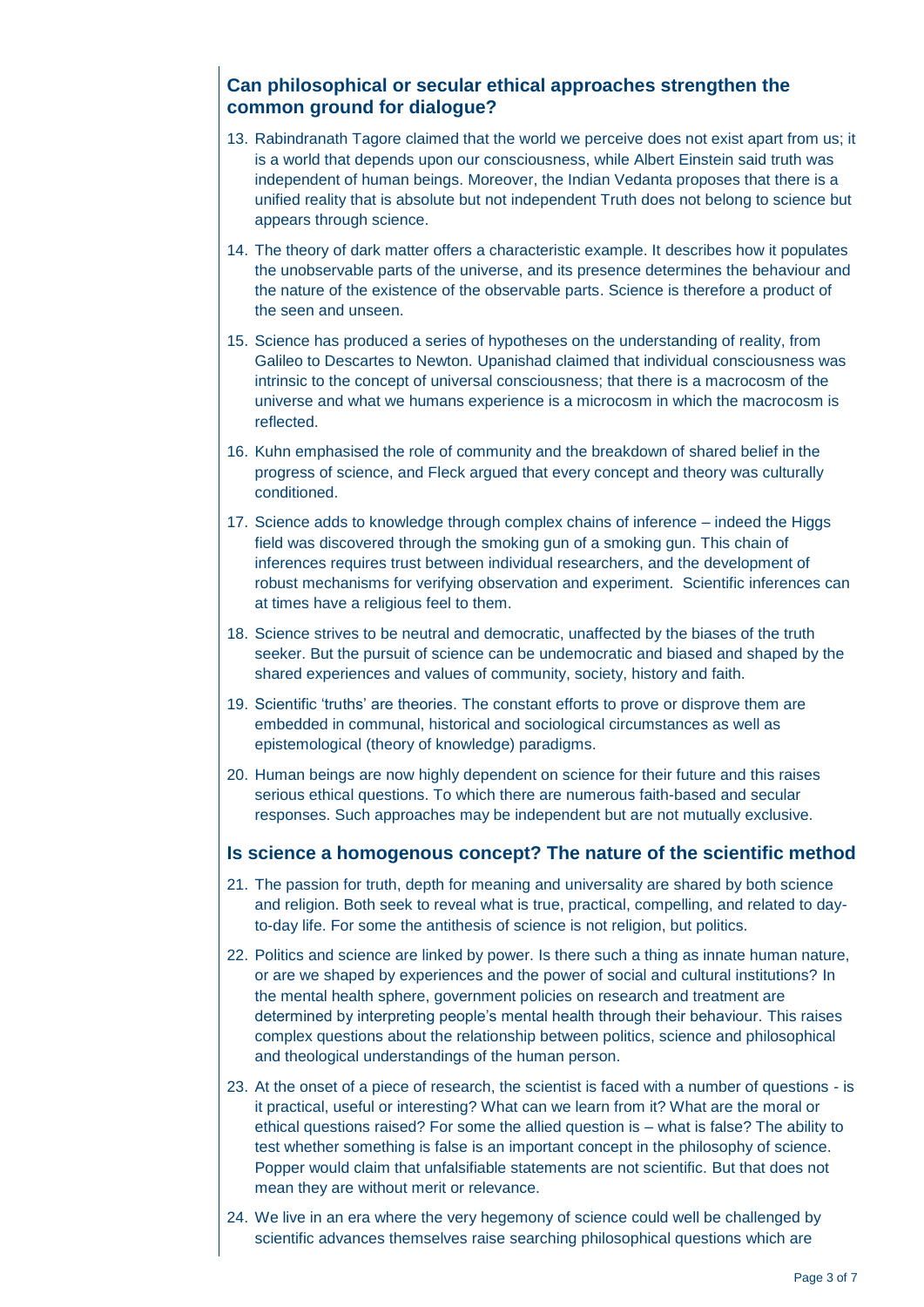potentially best answered theologically. Hirsch and Darwin believed that God worked through and within the laws of nature.

25. String theory enables scientists to conceive the multiverse, each with its own unique laws of nature and establishing conditions. Scientists believe such a universe exists in the absence of any other evidence than theory. For some this is an article of faith.

### **How do the major religions or traditions of belief have a dialogue with science?**

- 26. Traditionally questions about the origins of the world are generally responded to with myths. Generally science seeks to explain the beginning of the universe, while religion, often insists on the universe being beginning-less.
- 27. Three monotheistic religions Judaism, Christianity, Islam share a common spiritual, theological and cultural heritage. An unshakeable faith lies at the core of these religions, in the creator, sustainer and redeemer God. Each of these religions has contributed to the development of rational and scientific thinking.
- 28. Both science and religion grow or develop with observation and insight. But power, a feature of both, can contain and restrict the production of new knowledge. Despite having to constantly negotiate, patterns of repetition are explained and irregularities controlled. Fundamentalism in both inhibits exploration and makes orthodoxy difficult to question.
- 29. Even key texts in every religion are subjected to re-reading, so that new insights can be explored. The basis of religion, Durkheim suggested, is an engagement with a vital animating principle, a kind of anonymous and impersonal force. None possesses it entirely and all share in it.
- 30. Examples can be found in different religions. In Islam, the Arabic word "thara" is used meaning insight. Only those that have insight can explicate scientific truths both in theory and in the practicality of everyday life. So science may be truth, but not the whole truth. Creation myths often begin from chaos, which God resolves – nature is deified, patterns created and irregularities removed, everything is named – a process reminiscent of process of science. Indeed the fundamentalism in both disciplines makes such structures difficult to question once they have been discovered or revealed. Jainism and Buddhism do not emphasise the discovery of the universe or its origins but focus on the source of human suffering and how to alleviate that suffering. The parallel with the applied sciences is striking.
- 31. The role of science in religion remains ambiguous. At times it seems to strengthen the sense of common ground, at others it seems to reinforce a world/otherworld dualism.

#### **In what areas might religion and science further dialogue?**

#### **Truth, discovery and revelation**

- 32. In each era, religious thinkers have taken steps to reconcile the writings in the scriptures with rational enquiry. They have argued that scripture or revealed wisdom, and science, which is also the work of God – should not be in conflict but are complementary approaches to the study of the same universe. And yet conflict has arisen and continues to be a key part of the discourse in academic and popular domains.
- 33. Clarification in terminology is vitally important. There are complex and ambiguous terms that need to be deconstructed due to varied meanings employed by different discourses. This dialogue is not solely between science and religion, but within science, within individual religions and between different religions.
- 34. As an example truth and the pursuit of truth are one of the highest virtues within Judaism. On the whole Judaism has not been in conflict with science because of Judaism focus on human conduct and communal life. Explanations, interpretations, clarifications of Biblical law, both in written and oral traditions and the tradition of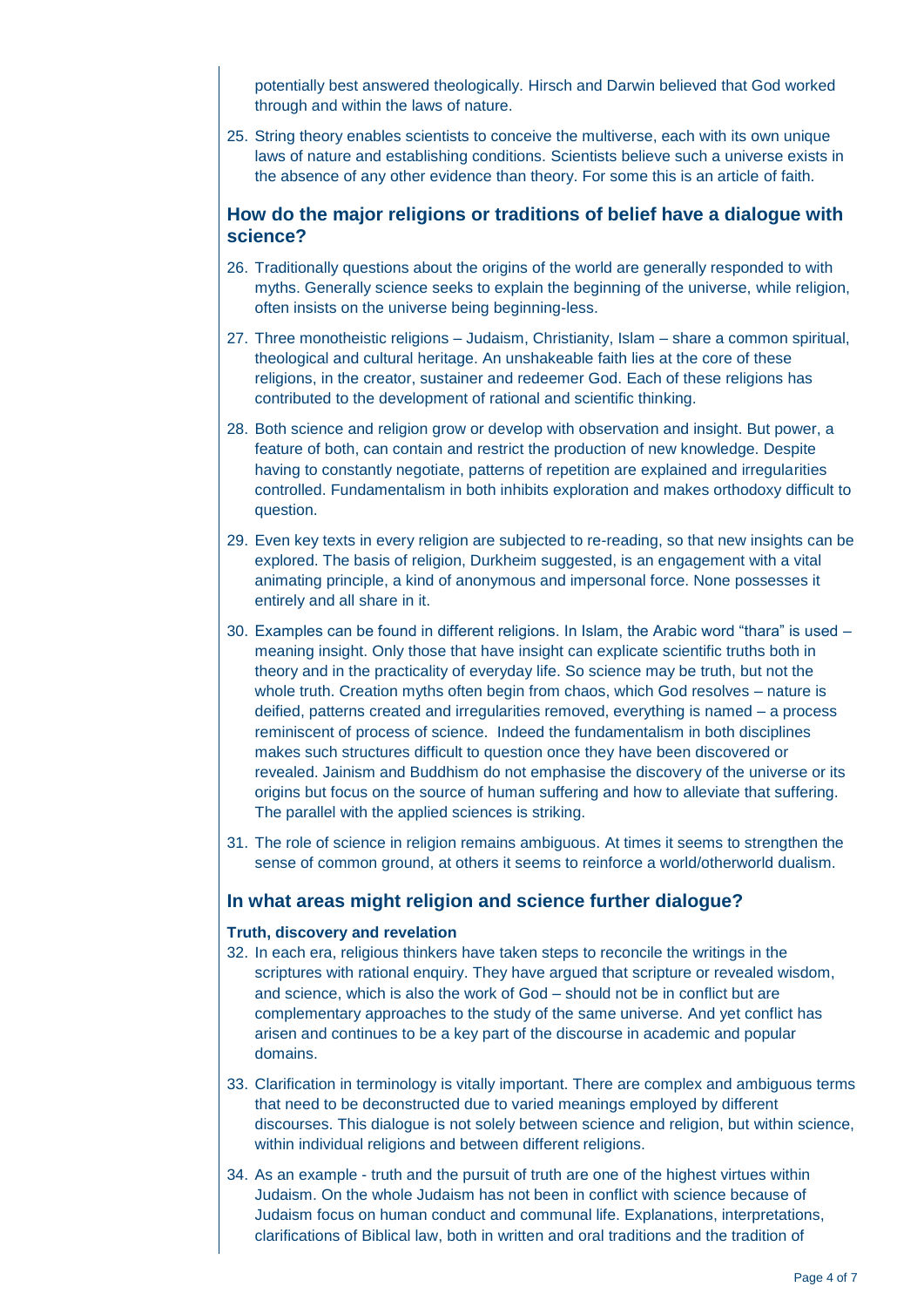studying both religion and science in Jewish circles have developed into a creative and largely harmonious accommodation.

35. Far reaching changes in the fields of medicine and medical ethics e.g. contraception, artificial insemination, abortion, euthanasia, genetic re-engineering, transplants etc have come into conflict with specific Jewish traditions or groupings.

### **Is everything arbitrary? How are authoritative decisions made about Truth?**

- 36. Recognition of authoritative truth is strongly shaped by how we understand what is reality – materialist, natural, metaphysical. Authoritative decisions about truth vary with the field under discussion, e.g. physical sciences, sociology, psychology.
- 37. Religion insists that life is non-material as well as material. In some instances it would argue that the non-material is the greater reality. Accordingly, our concept of 'knowledge' should be broad – knowledge is not only ascertained by scientific empiricism, it also includes other ways of apprehending reality – and therefore of conveying truth – such as aesthetics, religion, the humanities, life-experiences, philosophical reflection, and so on.
- 38. Although everyone can agree with general definitions of authority and truth, there is still a lot of work that needs to be done to create significant common ground. No-one holds the full perspective on the truth. Each discipline only sees part of the picture. Through ongoing dialogue and listening, we will get closer to ultimate truth. Although knowledge is subject to change, truth remains constant.

### **What are the boundaries to knowledge and or faith; what might determine their limits; Are they self-limiting by definition?**

- 39. At different times, different things have different connotations. The importance of clarity and the need to wrestle with the concept of knowledge is key. Boundaries, trust, assumptions and sources of authority are all need to be wrestled with continually.
- 40. The need for trust is mutual to both science and religion. Science uses trust extensively. We do not repeat all the experiments, we trust them and in this sense we express faith to them. Religious faith is involves trust in the religious revelation or faith of others (where God has directly spoken to man or woman) as well as personal experience.
- 41. Recognised sources of authority can determine limits and boundaries. Religion can be argued as self-limiting by definition; you cannot know God, he is unknowable. Authority in religion comes from a number of sources: tradition, revelation and scripture.
- 42. Boundaries are key to knowledge; they are not just negative, but necessary for clarification and shape and indeed can aid further investigation. Every time we ask a question we are setting or testing boundaries.
- 43. Faith can be intensely personal, there is no authority (personal experience, personal belief), however, when it comes to religion – religion is often linked to tradition and an institutional capacity to exercise authority and determine.

### **Why CERN is reflecting on this issue: What are the challenges or risks for a scientific establishment that does not reflect on the philosophical or theological implications of its work?**

- 44. CERN is a global institution which impacts significantly on the world. Over 100 different nationalities work and contribute at CERN. Different cultures, different regions and ideas shape CERN. This is CERN's core strength. This year is CERN's  $60<sup>th</sup>$  anniversary this year.
- 45. The SEASAME (Synchrotron-light for Experimental Science and Applications in the Middle East) project in the Middle East is based on the model of CERN 60 years ago.
- 46. While CERN is a global institution which sits in a post enlightenment European context. It needs to be able to reflect on the enlightenment that shapes how it conducts its science as well as to be able to enable as wide as audience as possible to benefit from

… if there is any possibility of promoting dialogue between the natural and human sciences, we should not hold strictly to the coherence view of truth."

"There is a material universe, but there is a feeling that there are other things as well which we don't know. Scientists currently only know 4% of the universe."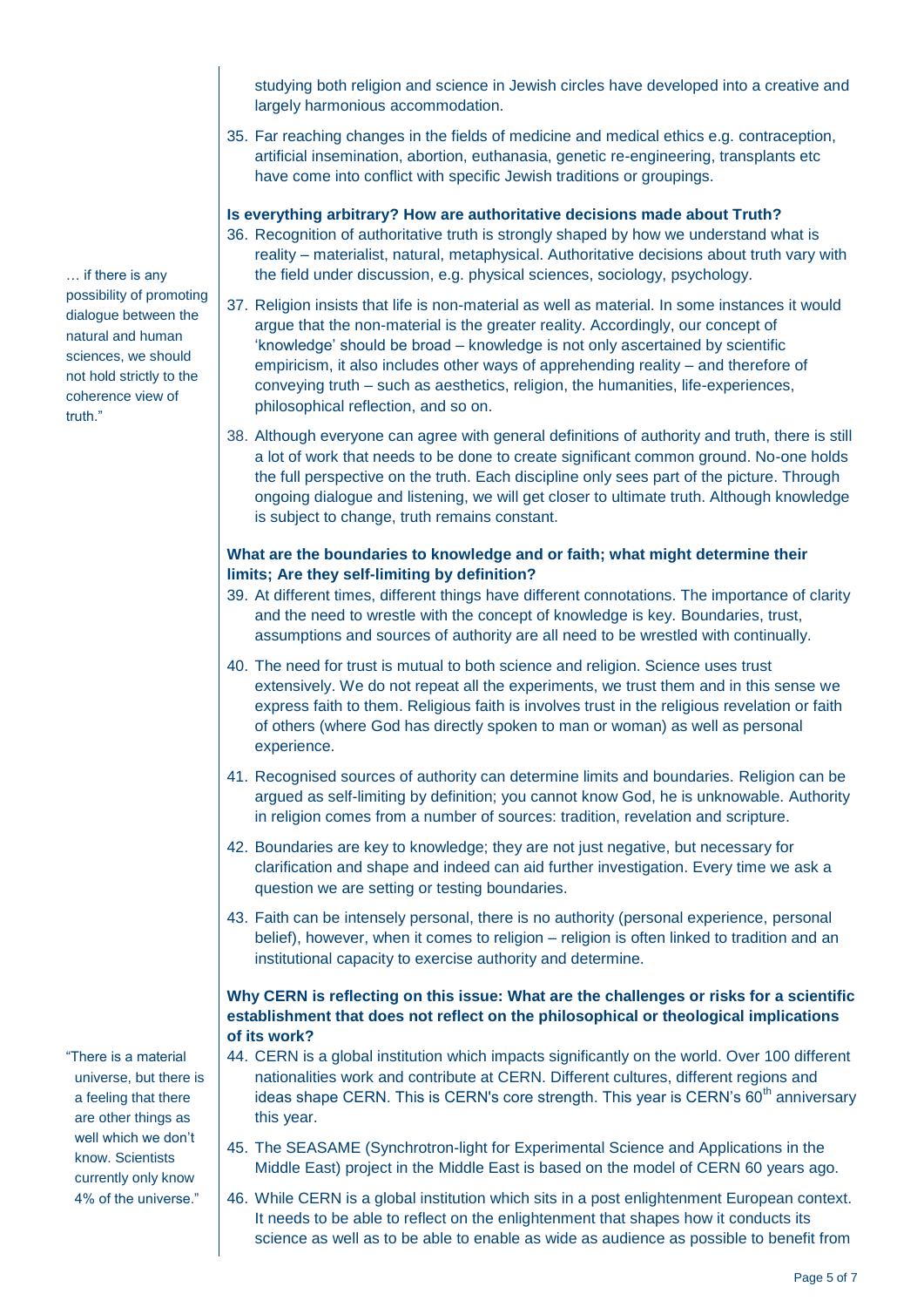its enquiry. Given that 84% of the world's population is religious it is advantageous for CERN to enable others to locate its scientific findings within a range of religious narratives. This is both a matter public diplomacy but also an opportunity to locate its results and implications within what others consider to be a bigger picture. It may not be the role of scientists to change people's worldview; nonetheless CERN has a responsibility to inform the wider community about its achievements.

47. What might philosophers and theologians could offer to scientists and vice versa? What would we like to learn from each other? A key purpose of these meetings is not only to explore what we might have in common, but perhaps more importantly to strengthen our own disciplines because of what we have learnt in our dialogue.

### **Conclusion: Working towards a common understanding of truth? Taking the dialogue forward**

- 48. In a globalised world where people from all races and creeds rub shoulders together and share common endeavours it is increasingly vital that we take knowledge of the other seriously. We need to understand the other as the other understands themselves. Alongside multi-disciplinary and inter-disciplinary working we also need to be able to reflect critically about our own value systems as well as those of others. This requires reflective intellectual curiosity, a desire to seek common ground, the determination to use common language, and profound respect. It assumes both sides acknowledge the other has intelligence – in every sense of the word.
- 49. It was curious that the word truth was not mentioned often in the conference. The participants did not fully get to grips with it. Perhaps that indicates we are very early in the process. The word is powerful and possessive. Approaches to the truth were discussed. There seemed to be three stages; (1) observation or revelation, (2) a period of self-reflection, (3) concluding on the meaning we derive.
- 50. Is the scientific and religious exploration of the truth a metaphor for looking out of two windows on the landscape? We certainly do not see the exact same view, but are we looking at the same view from different vantage points, or are the windows looking out at different angles on completely different landscapes?
- 51. Are truth and reality synonymous and if not what is their essential difference?
- 52. Above all, the search for a common understanding of truth requires mindfulness and humility.
- 53. Faith is not an arbitrarily chosen option but can have a strong empirical basis. For example, prayer can give a perception of space, peace, happiness and being connected.
- 54. Everyone has different perceptions of truth and experience of our world. It is how we contribute to understanding each other which generates a better overall understanding and comprehension of truth. This is reinforced by personal truth in the everyday world – in family, in friends, in professional colleagues.
- 55. In conclusion there was generally shared appreciation of the manner in which this discussion had been held. The consideration shown to different perspectives and articulations of truth, to different traditions, and above all, the humility with which personal descriptions of truth were put forward advanced the dialogue. It seemed not so much about a shared language, but an ability to listen to and translate with accuracy the language of the other in a willing spirit of engagement. There also was an aspiration, addressed to CERN as main convener to continue developing the dialogue and seek to include a larger number of interlocutors both from scientific and other communities.

**"**Everyone has a view on religion, but most people do not have a view on particle physics"

"The key in resolving this is to know and understand the position of the other and respect the other. Both sides have intelligence."